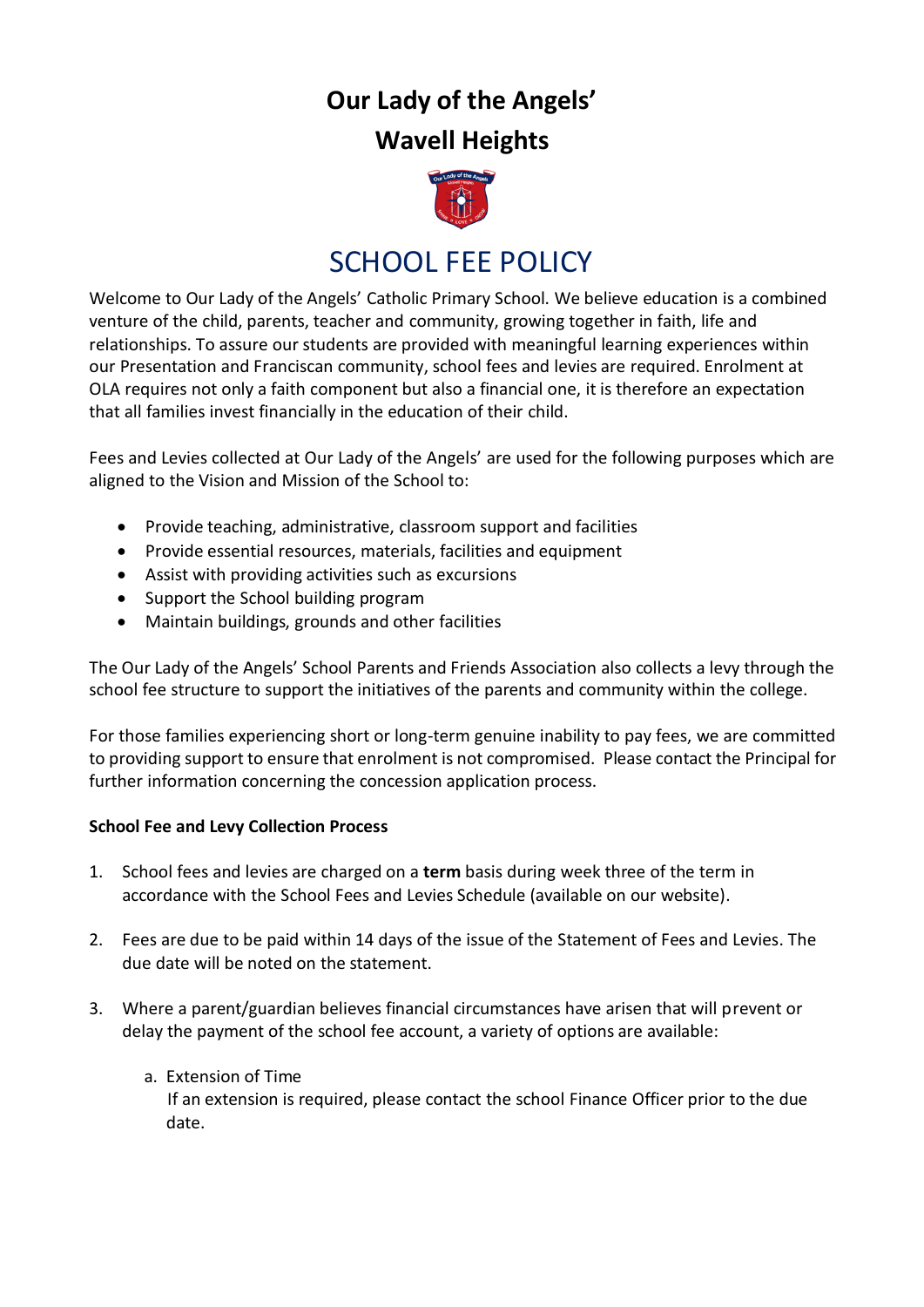b. Payment Plans

Payment of the school fee and levy account by regular instalments. All payment plans must ensure that the account is cleared by the last day of the school year or as negotiated with the Principal.

c. Fee Concessions

In cases of financial hardship an application may be made for a fee concession.

- (i) Concession applications are accepted at the commencement of each year or at any point imitated by the family. Concessions are issued for a maximum period of 12 months within a calendar year. Consideration for a subsequent 12-month period will require a new application.
- (ii) A compassionate and just approach under the mission and values of Brisbane Catholic Education and Our Lady of the Angels' School is used when reviewing applications. The same process is adopted by all Brisbane Catholic Education schools for assessing eligibility.
- (iii) Concession application forms are available at the school finance office.
- (iv) All matters are dealt with on a confidential basis.

#### 4. Recovery of unpaid fees

In fairness to families who pay their school fees regularly and on time, our school will follow up all overdue school fee accounts.

- a. A reminder statement/notice/letter will be issued within 7 days to any family who has not settled their school fee account by the due date where a payment plan or other arrangements are not in place.
- b. If payment or a suitable response is not received within 7 days of the reminder statement, contact with the parent will be made via telephone, mail or email.
- c. If after two weeks from this second reminder satisfactory arrangements have not been reached, the account may be sent to the college Debt Collection agency. In serious cases, where there is clear capacity to pay outstanding fees, legal options may be pursued by the school.
- d. Legal costs, direct debit rejection fees and any debt collection costs or other costs incurred will be at the family's expense.

#### **Agreed Payment Plans**

As mentioned in point 3b above, our school offers families the opportunity of paying the school fee account by regular instalments over the course of the year. All Agreed Payment Plans must be organised to include a regular schedule that will clear the school fees account by the last day of the school year. Any extensions to an Agreed Payment Plan must be negotiated with the Principal. To establish an Agreed Payment Plan, forms are available on the school website, Parent Portal or from the school finance office.